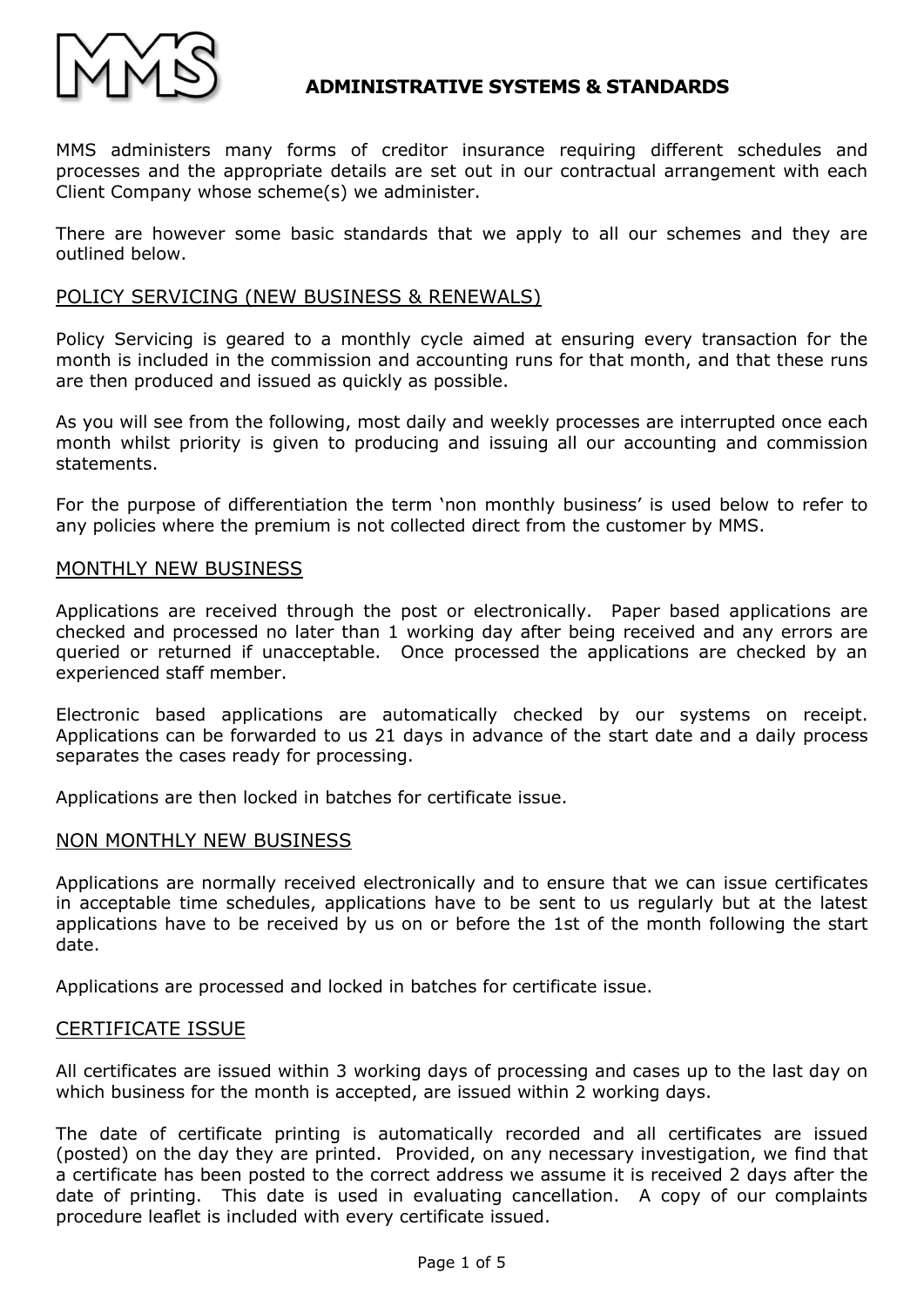

# CANCELLATIONS

Where a cancellation is requested within 30 days of the Client receiving the Certificate (as defined above) we record the case as NTU (not taken up) and forward a full refund of any premium paid direct to the Client\*. We do not make any charge for a cancellation in this category. The request for cancellation must be in writing and received by us within the 30 days. The request can come from the Client or the Client Company acting on their behalf

Once the 30 days has expired on monthly business a request for cancellation is processed and confirmed to the Client as no refund of premium would be applicable. For cancellation of non monthly business we require a written request from either the customer directly or via the Client Company. In acknowledging the request we will either forward any refund payable direct to the Client or credit it to the Client Company account for onward transmission to the Client depending whether the Client Company maintain the correct bank accounts to handle such monies.

All cancellation requests are processed within 3 working days of receipt and any refunds resulting therefrom are issued no less frequently than once each week.

Where cancellations are processed and refunded direct to the Client an advice of any refund paid will be forwarded to the Client Company and their account will be debited with the payment made effectively debiting them with any re-claw commission that is applicable.

*\*In some circumstances the refund goes to the financier.*

### ARREARS LETTERS

The production of arrears letters is a fully automatic process that runs as part of the monthly premium commission payment run. They are always issued within 2 working days of production. They ensure the Client is fully aware that their cover may lapse and terminate due to non payment of premiums due.

#### MONTHLY PREMIUM COMMISSIONS

Monthly premium commission statements include all new business accepted and renewals received up to the last day of the calendar month.

Statements and payments are issued no later than the  $10<sup>th</sup>$  of the following month. Depending where weekends and bank holidays fall they are generally issued earlier than the  $10<sup>th</sup>$ .

### NON MONTHLY ACCOUNTING

A full report and summary accounting is issued no later than the  $24<sup>th</sup>$  of each month (usually issued by the 18<sup>th</sup>). It includes all new business and cancellations for the previous month.

#### RENEWAL PREMIUMS

Direct Debits for monthly premiums are collected on, or soon after, the 15<sup>th</sup> of each month, but Standing Order payments and cash receipts are accepted throughout the month.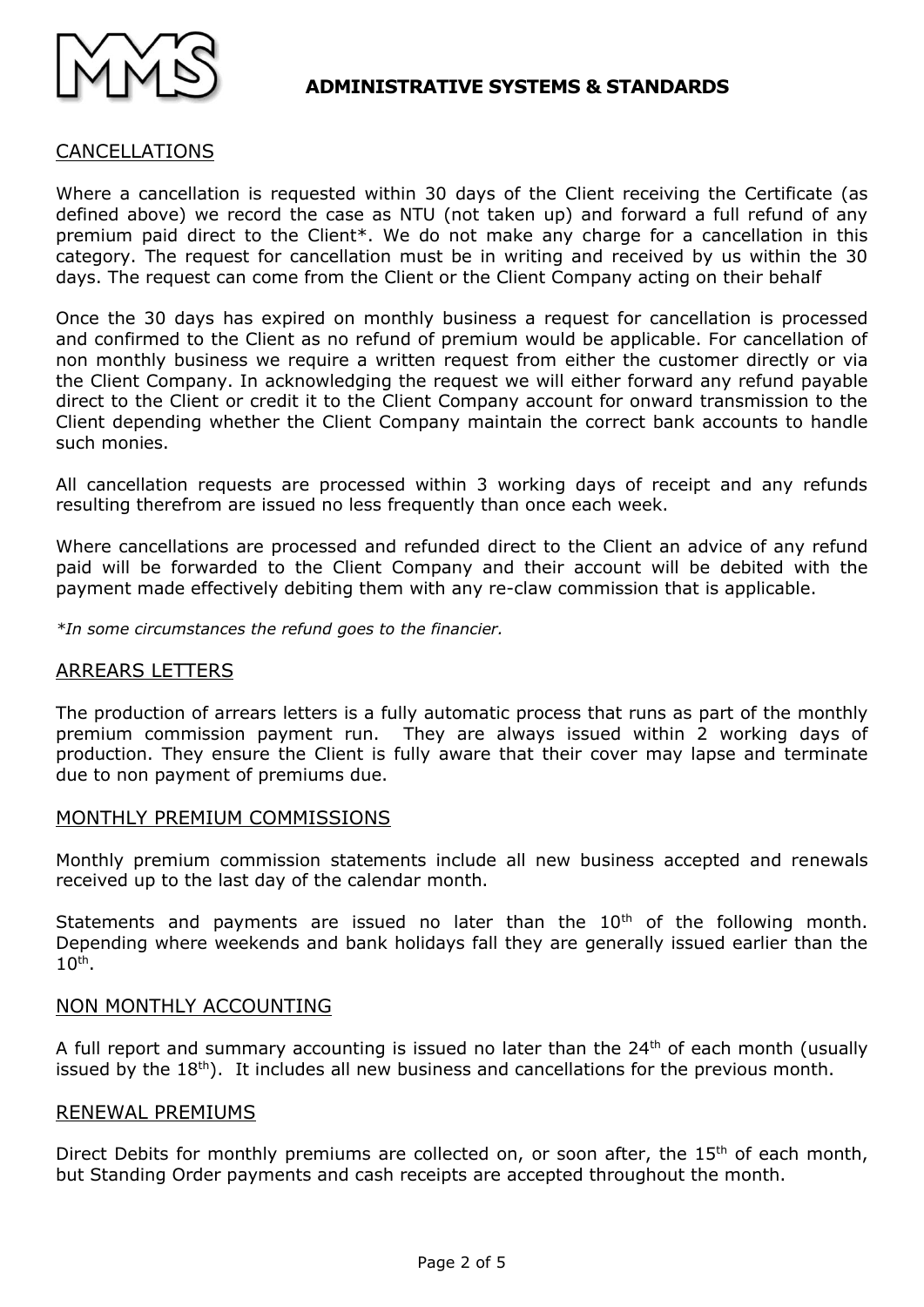

# REFUNDS (PAYMENT ERRORS)

Refunds generally apply where Standing Order payments have been made to us in error. They can sometimes include monthly premiums that it has been agreed that we will refund, although you would not expect monthly premiums to be refundable.

All such refunds are paid no less frequently than monthly usually directly following completion of the monthly premium commission run.

### GENERAL ENQUIRIES

General servicing post is always responded to no later than 1 working day after it is received.

#### BENEFIT ALTERATIONS

Benefit alterations involve a change in premium and it is important in the case of Standing Orders not to cause confusion for the paying bank. It is also important in the case of Direct Debits to ensure the necessary minimum period of advice in accordance with the Direct Debit rules is provided to the Client. All alterations are actioned as quickly as possible allowing for these factors.

The effective date of a benefit alteration is the due date of the next premium received after the alteration has been actioned.

#### ANNUAL REVIEW

An Annual Review is produced on the first working day after the annual anniversary of the inception date of the policy. Further reviews are produced annually until the policy terminates.

The Annual Review provides the Client with full details of their policy i.e., Insurance Product Information Document, the Terms & Conditions, type of cover included, monthly benefit (a detailed breakdown in the case of certain policies such as Keystone), annual cost and average monthly cost.

#### CLAIM FORM REQUESTS

Claim forms requested by lunch time are issued the same day, most of those requested in the afternoon are also issued the same day but requests later in the afternoon do not get issued until the next working day.

Every claim form issued is sent with a covering letter that requests that the Client has the form completed and returned to us and lists the extra information that should also be provided.

#### NEW CLAIMS

A new claim is created by the return to us of a fully completed claim form. New claims are actioned on the day they are received.

If a claim form is acceptable then it is evaluated, a computer claim record is created, any enquiries to Doctors, Employers or other third parties are issued and the claim is acknowledged to the Client.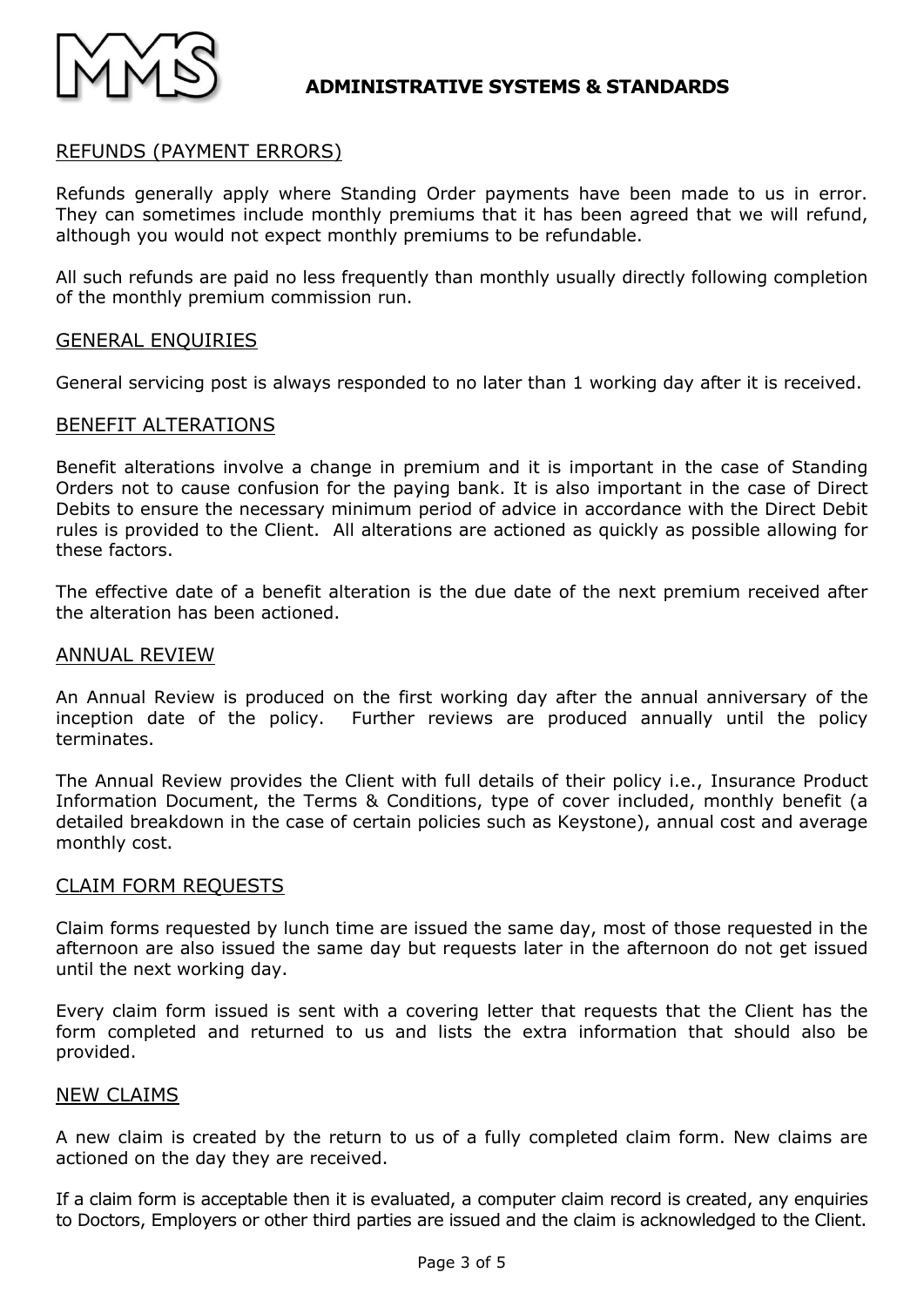

The acknowledgement to the Client informs them we are issuing third party investigations and a decision cannot be made until we receive all the information we need. The acknowledgement also reminds the Client of any information outstanding from them and asks them for any further information required from them as a result of the evidence contained in the claim form and not available at the time of issue of the claim form.

Any delay is generally due to evidence from third parties such as Doctors or Employers not being forthcoming. We maintain a strict automated diary system to chase any outstanding evidence and always keep the Client informed in writing of any action we take to chase up such evidence so that they are fully aware of their claim progress.

Once all the required evidence and information is to hand a decision is taken on the validity of the claim in accordance with the terms of the cover provided.

Because of the type of cover we administer a claim decision does not involve negotiation on amount and consequently we do not get involved in "offers to settle". A claim is either accepted or declined dependent on a comparison of the Insured Person's circumstances and the cover terms.

Where it is necessary to decline a claim we write to the Client confirming the decision and setting out the reasons, with clear reference to the appropriate cover terms as to why it is necessary for us to come to that decision.

From the date of receipt of the last piece of required evidence it takes a maximum of 3 working days for us to either issue a decline letter to the Client or alternatively confirm an approved payment within our computer system. In the case of payment the approval will be timed to ensure that the actual payment is issued within 4 working days of receipt of the last piece of evidence.

# CLAIMS PAYMENTS

Claims payment "runs" are actioned a minimum of twice weekly.

A claims payment run includes all payments approved since the last run and up to the minute before the run.

As a result of the claims payment run, individual cheques are issued for each claim to either the Client or other beneficiary. Regardless of the direction of actual payment the Client is sent a payment advice fully detailing the payment made and either informing them that it is the last payment applicable to their claim or alternatively enclosing and asking for completion of an on-going form.

### ON-GOING FORMS

On-going claim forms are issued as part of the advice of the previous payment. They are an abbreviated claim form required to obtain proof of continuation of a claim benefit situation. This enables us to give consideration to the processing of further payments under the intimated claim.

By the time they are issued they may need immediate completion or alternatively they may need completion at some point in the future. The advice to the Client enclosing the form tells them when to have it completed.